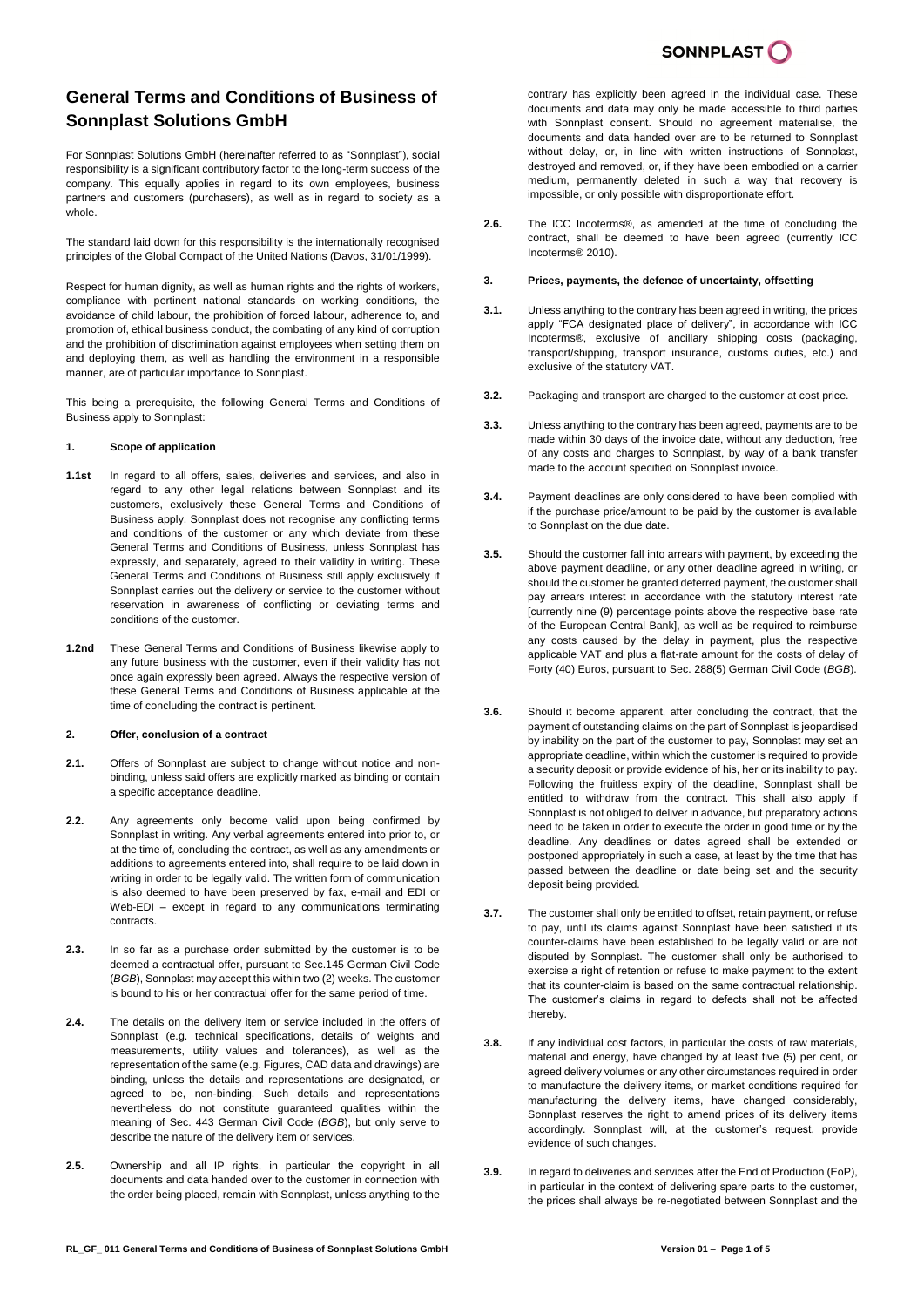

customer. The prices from the time of serial production shall not apply beyond the EoP.

**3.10.** Should the payment terms of within 30 days of the invoice date, without any deduction, specified in 3.3, or any other payments terms which may have been mutually agreed, not be adhered to by the customer, or different payment terms be adopted, without Sonnplast's consent, Sonnplast reserves the right to amend the payment term to "Advance payment".

#### **4. Delivery, deadlines, dates, delay**

- **4.1.** Adherence to delivery/performance deadlines or delivery/performance dates by Sonnplast requires all commercial and technical issues to have been clarified, and the customer to have duly fulfilled all obligations incumbent upon it in good time. Sonnplast explicitly reserves the right to assert the defence of the agreement not having been fulfilled. Any delays that are the customer's faults shall extend the delivery/performance deadline or postpone the delivery/performance date accordingly, however at least by the duration of the hindrance, unless new delivery/performance deadlines or new delivery/performance dates are agreed between Sonnplast and the customer.
- **4.2.** Adherence to the deadlines and dates is subject to the reservation of Sonnplast itself being supplied correctly and on time.
- **4.3.** Delivery/performance deadlines or delivery/performance dates shall be deemed to have been complied with if the delivery item has left Sonnplast's factory prior to their expiry or readiness for dispatch has been notified.

In the event of a "D" clause in accordance with ICC Incoterms® having been agreed, the deadlines and dates are deemed to have been met if the delivery item is provided to the customer ready for unloading at the place of delivery (designated destination) on the means of transport arriving.

In so far as an acceptance needs to be carried out by the customer at Sonnplast's premises, the agreed acceptance date shall be pertinent - except in the case of justified refusal to accept the item - or, alternatively, the notification of readiness for acceptance issued by Sonnplast.

- **4.4.** Partial deliveries and partial services are permissible.
- **4.5.** Should the customer delay in accepting the delivery item, or should it culpably infringe any obligations arising from the contract, Sonnplast shall be entitled to require compensation for the damage incurred to Sonnplast, including additional expenditure. In the event of delay in accepting the delivery item, said damage shall, commencing one month after notification of shipping or readiness for acceptance, include the costs incurred by the delay, however at least in the amount of one (1) per cent of the invoiced amount for each month commenced. Sonnplast reserves the right to assert any further claims. The customer is explicitly free to prove that no damage, or only lesser damage, has been incurred to Sonnplast, or that damage asserted exceeds the damage to be expected in accordance with the usual course of events.
- **4.6.** Any delay for which Sonnplast is not responsible shall exempt Sonnplast, for the duration of the interruption and in the scope of its effect, from the obligation to provide services, without it being under any obligation to pay the customer compensation for damage.

Any circumstance which falls outside the scope of Sonnplast's reasonable opportunity to influence matters shall be deemed a delay for which Sonnplast is not responsible. The latter shall in particular include Acts of God, acts committed by enemies of the state/terrorists, state restrictions and official measures (e.g. prohibitions and quota systems), embargoes, fire, flooding, epidemics, unusually severe bad weather, earthquakes and energy supply problems, as well as industrial action (brought about by or involving employees or suppliers of Sonnplast).

Should such circumstances/events severely impede Sonnplast in carrying out the delivery or service, or make it impossible, and the impediment not only be of a temporary nature, Sonnplast shall be entitled to withdraw from the contract. In the case of obstacles of a temporary nature, the delivery/performance deadlines shall be extended, or the delivery/performance dates shall be postponed, accordingly, however at least by the duration of the impediment, unless new delivery/performance deadlines or new delivery/performance dates are agreed between Sonnplast and the customer.

Should it not be able to be expected of the customer to accept the delivery or service, due to the delay that is not Sonnplast's fault, the customer may, by submitting a written statement to Sonnplast without delay, withdraw from the contract. Sonnplast will notify the customer of any obstacle to providing the delivery/services without delay, once Sonnplast has become aware of the situation.

- **4.7.** Should the customer justifiably withdraw from the contract, it shall remain obliged to pay the purchase price due for any partial delivery already made.
- **4.8.** Sonnplast shall be liable in accordance with the statutory provisions in so far as the delay in delivery is based on an intentional or grossly negligent contractual breach of contract that is Sonnplast's fault. Any fault on the part of its representatives or vicarious agents is attributable to Sonnplast. Should the delay in delivery not be based on a wilful breach of contract that is Sonnplast's fault, Sonnplast's liability to pay compensation for damage shall be limited to the foreseeable, typically occurring damage.
- **4.9.** Sonnplast will also be liable in accordance with the statutory provisions if the delay in delivery for which Sonnplast is responsible is based on the culpable infringement of a significant contractual obligation. However, in this case, the liability to pay compensation for damage will be limited to the foreseeable damage typically occurring.
- **4.10.** Any further statutory claims and rights on the part of the customer are reserved.

#### **5. Passing of risk, shipping**

**5.1.** Subject to the written agreement of a "D" clause in accordance with ICC Incoterms®, the risk (risk of loss or of damage to the delivery items) associated with the delivery/handing over of the delivery items to the freight forwarder, the first forwarding agent or any other person company or institution otherwise appointed to carry out the shipping, shall, in the case of drop shipment, pass to the customer.

> To the extent that an acceptance requires to be carried out, this is pertinent for the passing of risk. It needs to be carried out without delay on the date scheduled for acceptance, or otherwise following notification by Sonnplast of its readiness to deliver. The customer may not refuse acceptance if there is an insignificant defect.

- **5.2.** Goods transport insurance will only be arranged at the customer's request and expense, unless anything to the contrary has been agreed in the individual case.
- **5.3.** Should the delivery or service be delayed due to circumstance that are the customer's fault, the risk of loss or damage of the delivery items shall pass to the customer as at the date on which the customer fell behind with acceptance or debtor's delay set in.
- **5.4.** The customer shall be required to report any transport damage of any kind to the transport company directly, without delay, and inform Sonnplast about it. Should any goods transport insurance have been concluded by Sonnplast on behalf of the customer, Sonnplast shall be required to send the carrier a response in regard to the damage ascertained without delay, so that any claims against the goods transport insurer can be asserted.

## **6. Entry certificate**

**6.1.** In so far as, and to the extent that the goods supplied by Sonnplast from the Federal Republic of Germany constitute intra-Community supplies, the customer, as the party accepting the goods, shall - due to fiscal provisions in the Federal Republic of Germany [Secs. 17a,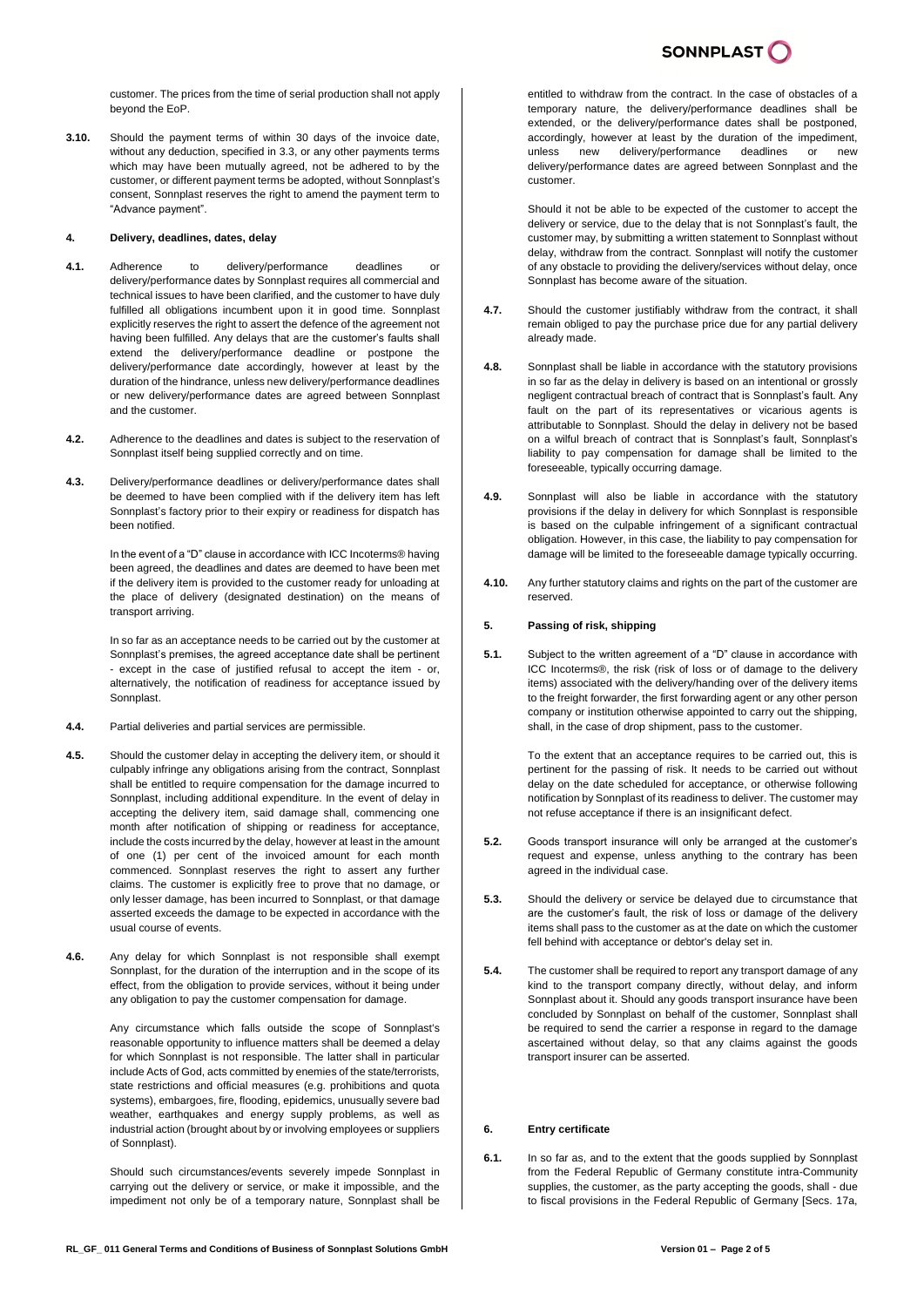17b and 17c *UStDV* (VAT Implementing Regulation) and UStAE (VAT Application Decree)] - be obliged, without the necessity of a reminder, to provide Sonnplast with the entry certificate for said deliveries of goods, however at least monthly, or without delay upon being requested by Sonnplast to do so. Said certificate shall be duly provided formally in accordance with the respective applicable version of the VAT Implementing Regulation, as well as the VAT Application Decree, in particular in regard to the form, language and content.

- **6.2.** Should the customer, as the accepting party of the goods supplied in accordance with Clause 6.1 above, infringe said obligation, in particular in regard to the respective due form or language stipulated for the entry certificate, or in regard to the stipulated content, Sonnplast may, following the fruitless expiry of a deadline for subsequent fulfilment by the customer, refuse to implement its obligation to deliver the goods until such time as the customer pays a security deposit in the amount of the respective amount of VAT concerned, or, concurrently, duly provides a formal entry certificate. Following the fruitless expiry of the deadline, Sonnplast shall, moreover, be entitled to withdraw from the part of the contract that has not been fulfilled, and/or require compensation for damage.
- **6.3.** In the event of failure to co-operate, or co-operate sufficiently, in regard to the entry certificate, the customer, moreover, undertakes to comprehensively free and relieve Sonnplast of any claims, in particular tax disadvantages, interest, expenses and losses on the part of Sonnplast, as well as reasonable costs of prosecution.

#### **7. Reservation of ownership**

- **7.1.** Sonnplast reserves ownership in the items delivered until such time as full payment is made for all claims arising from the supply contract. This also applies to any future deliveries, even if Sonnplast does not always explicitly point this out. In the case of an open account, the reservation of ownership is deemed to be a security for the respective debit balance.
- **7.2.** In the event of anti-contractual conduct on the part of the customer, in particular in the case of arrears of payment, Sonnplast shall be entitled to take back the delivery items and expressly oblige the customer to hand them over. Any withdrawal from the contract by Sonnplast shall require an explicit written declaration. After taking back the delivery items. Sonnplast shall be entitled to liquidate them. The liquidation proceeds are to be offset against the customer's liabilities - less the reasonable costs of liquidation.
- **7.3.** As long as ownership has not yet passed to it, the customer shall be obliged to treat the delivery items with care and insure them, at its own expense, at the reinstatement value, against loss and/or damage, in particular against fire, as well as all risks, if and to the extent that said risks concern insurable circumstances (storm, hail, the weight of snow, flooding, avalanches, landslides, strikes or lockouts, burglary, malicious damage, civil disturbance, etc.). Should maintenance and inspection work be necessary, the customer needs to carry it out in good time, at its own expense.

For as long as ownership has not yet passed to the customer, the customer shall be required to inform Sonnplast in writing without delay if the delivery items that are owned by Sonnplast have been pledged or exposed to any other interventions by a third party. In so far as the intervening third party is not in a position to reimburse Sonnplast the judicial and extra-judicial expenses, the customer shall be liable for the losses incurred to us.

**7.4.** The customer shall be entitled to sell on the reserved goods in the normal course of business. The customer already at this point assigns to Sonnplast any resulting claims against its customers.

> Such assignment shall apply irrespective of whether the delivery items have been sold on without or after further processing.

> At Sonnplast's request, the customer shall be obliged to make its customers aware of the assignment and provide Sonnplast with the information required to assert Sonnplast's rights against said customers, as well as hand over documentation.

The customer shall only be authorised to collect on the receivables from selling the delivery items on, in spite of the assignment as long as (list items not cumulative)

- (i) the customer complies with its payment obligations vis-à-vis Sonnplast;
- (ii) the duration and amount of the customer's arrears of payment are not considerable;
- (iii) the customer is not threatened with insolvency, and, in particular, no inability to pay or over-indebtedness is impending;
- (iv) no application for the institution of insolvency proceedings over the customer's assets has been filed,
- (v) no cessation of payment exists.
- **7.5.** The handling, processing or alteration of the delivery items by the customer is always carried out in the name of, and on behalf of, Sonnplast. In such a case, the customer's expectant right in the delivery items will continue in the altered item.

Should the delivery item be processed along with other items, not belonging to Sonnplast, Sonnplast shall acquire co-ownership in the new item in the proportion of the objective value of the delivery item to the other items processed at the time of processing. The same shall apply in the event of goods being mixed. Should the mixing be carried out in such a way that the customer's item is to be considered the main item, it is deemed to have been agreed that the customer assigns Sonnplast proportionate co-ownership. The sole ownership or co-ownership which has arisen in this way will be retained for **Sonnplast** 

**7.6.** Sonnplast undertakes to release the securities to which it is entitled at the customer's request, in so far as the realisable value of the securities exceeds the claims to be secured by over ten (10) per cent. In this respect, it shall be incumbent upon Sonnplast to select the securities to be released.

## **8. Incoming goods inspection, notice of defects, warranty**

- **8.1.** It shall be a prerequisite for any warranty rights existing on the part of the customer that the latter has duly complied with its obligations to examine the goods and notify any defects pursuant to ISO 9001:2008 or DIN ISO/TS 16949 and/or Sec. 377 German Commercial Code (*HGB*). Should any complaints arise, any defects occurring that are obvious, i.e. defects that the customer is aware of or could identify without examining the goods, are to be notified by the customer to Sonnplast in writing within five (5) working days of receipt of the delivery items. Latent defects are to be notified without delay after they have been established/discovered. Otherwise, the delivery items shall be deemed to have been approved.
- **8.2.** Should delivery items possess a defect that already existed as at the date of the passing of risk, Sonnplast shall, at its option, subject to receiving a notice of defects in good time, either subsequently improve the delivery items or provide the customer with a replacement that is free of defects.
- **8.3.** Sonnplast is always to be given the opportunity of subsequent fulfilment within a reasonable period of notice, otherwise Sonnplast shall be exempt from any liability for any consequences that may arise. Only in (i) extremely urgent cases of operational security being jeopardised; (ii) in order to avert any disproportionately great damage; (iii) after two (2) unsuccessful subsequent improvements; or (iv) if Sonnplast is in default with remedying the defect after a further grace period has been set, is the customer entitled to remedy the defect itself or have it remedied by third parties and require reimbursement of the necessary expenditure. This only applies, however, if the customer has made Sonnplast aware of the issue immediately, and verifiably.
- **8.4.** Unless anything to the contrary is agreed, the subsequent fulfilment shall be carried out following consultation at Sonnplast 's premises or at the customer's place of business (place of subsequent fulfilment).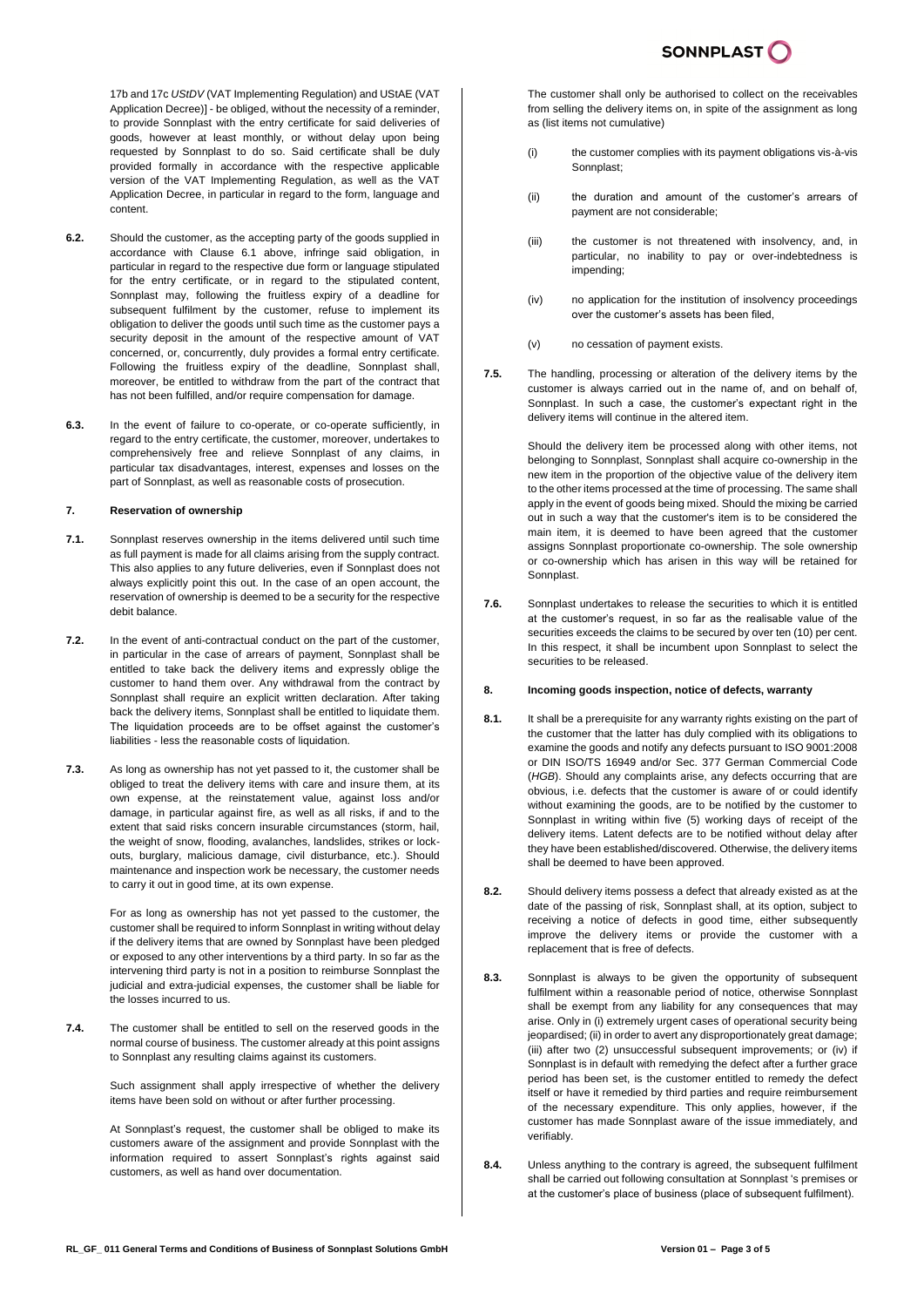**8.5.** Sonnplast shall bear the expenditure necessary for the purpose of remedying the defect, in particular the costs of transport and travel, labour and materials, including the costs of the replacement item and the shipping of it.

> Excepted therefrom are the costs of removing defective delivery items and installing delivery items that are free of defects. Furthermore, any costs that arise due to the delivery item that is free of defects having been brought to a different location from the place of subsequent fulfilment are excepted therefrom.

- **8.6.** Prior to any return of the delivery items to be replaced, Sonnplast's written consent is always to be obtained.
- **8.7.** Should the subsequent fulfilment fail, the customer may notwithstanding any claims for compensation for damage - withdraw from the contract or reduce the remuneration.
- **8.8.** Claims for defects shall in particular not exist in the following cases: The delivery items deviating from the agreed quality to an insignificant extent, minor impairment of their usability, unsuitable or improper use or subsequent improvement of the delivery items by the customer or by third parties commissioned by the customer, natural wear and tear; (worn out parts), any losses which may arise following the passing of risk in consequence of erroneous or negligent treatment, excessive stress placed on the items, unsuitable manufacturing equipment, or due to particular external influences arising which, according to the contract, are not a prerequisite, repair works or changes to the delivery item not being undertaken by the customer or third parties properly (e.g. neglected maintenance) or being undertaken improperly, likewise no claims for defects will exist for these and the resulting repercussions.
- **8.9.** The requirements and specifications in regard to the delivery items laid down in a contract do not constitute a guarantee of quality within the meaning of Sec. 443 German Civil Code (*BGB*), but only serve to describe the characteristics of the delivery items.
- **8.10.** Any rights of recourse on the part of the customer in accordance with or arising from Secs. 478 and 479 German Civil Code (*BGB*) (consumer goods recourse) are excluded.
- **8.11.** Any claims for defects shall become statute-barred within one (1) year, counting from the date of the passing of risk.
- **8.12.** In the case of fraudulent concealment of a defect, or in the event of providing a warranty for the nature of the delivery items within the meaning of Sec. 443 German Civil Code (*BGB*) as at the date of the passing of risk, the customer's rights shall be orientated exclusively towards the statutory provisions.
- **8.13.** Sonnplast shall be liable in accordance with the statutory provisions in so far as the customer asserts claims for compensation for damage based on intent or gross negligence, including intent or gross negligence on the part of the representatives or vicarious agents of Sonnplast. In so far as Sonnplast is not accused of any deliberate contractual infringement, the liability to pay compensation for damage shall be limited to the foreseeable damage typically occurring.
- **8.14.** Sonnplast shall be liable in accordance with the statutory provisions in so far as Sonnplast culpably infringes a significant contractual obligation. In such a case, however, the liability for compensation for damage shall be limited to the foreseeable damage typically occurring.
- **8.15.** In so far as the customer is entitled to assert a claim for compensation for the damage in lieu of the service, Sonnplast's liability shall, also within the scope of Clause 8.5, be limited to compensating the foreseeable damage typically occurring.
- **8.16.** Liability due to culpable injury to life, the body or health shall remain unaffected thereby; this shall also apply to the mandatory liability in accordance with the Product Liability Act.
- **8.17.** Any further claims on the part of the customer against Sonnplast and its vicarious agents, or claims that are different from those regulated here and in Clause 12, due to a defect, are excluded. The customer

shall, within the scope of the statutory provisions, bear the burden of proof.

# **9. Defects in title, claims of third parties**

- **9.1.** Sonnplast guarantees that, when the delivery items are used in line with the contract, industrial property rights, of which at least one arising from the family of intellectual property rights is published by either the German Patent and Trademark Office (GPTO), Federal Republic of Germany, or by the European Patent Office (EPO), or any copyrights of a third party, are not infringed.
- **9.2.** Sonnplast is not required to youch for any defects in title if the delivery items have been manufactured in accordance with mandatory requirements of the customer, or the customer was aware of any defects in title, or was grossly negligently unaware of them.
- **9.3.** Should Sonnplast not be liable in accordance with Clause 9.2 above, the customer shall free and relieve Sonnplast from any claims by third parties and any expenditure incurred to Sonnplast, in particular the costs of legal defence, upon first being requested to do so.
- **9.4.** In the event of a delivery item of Sonnplast infringing any industrial property rights or copyrights of a third party, Sonnplast will attempt, at its own expense, to basically procure for the customer the right to continue to use the delivery item or modify the delivery item in a way that is reasonable for the customer, in such a way that the infringement of rights no longer exists.

Should this not be possible on economically viable conditions or within a reasonable period of time, the customer shall be entitled to withdraw from the contract. On the prerequisites specified, Sonnplast shall also have a right to withdraw from the contract.

Furthermore, Sonnplast shall indemnify the customer against any undisputed claims, or claims on the part of the proprietors of intellectual property rights or copyrights concerned, in so far as

- the customer informs Sonnplast about the infringements of rights asserted without delay;
- the customer assists Sonnplast to a reasonable extent in defending itself against the claims asserted, or enables Sonnplast to carry out the modification measures;
- The customer enables all defence measures for Sonnplast, including an extrajudicial settlement; and
- the infringement of rights has not been caused by the customer having altered the delivery item of its own accord or having used it in a non-contractual manner.

#### **10. Manufacturing equipment**

- **10.1.** Should Sonnplast have made manufacturing equipment (tools, devices, meters, teachings, testing equipment, mechanical systems, etc.) on behalf of the customer, or have procured such from a third party, the customer shall acquire ownership in such manufacturing equipment on the suspensive condition of full payment of the respective purchase price agreed.
- **10.2.** Should Sonnplast not yet be a full owner, however have an expectant right in acquiring ownership in the manufacturing equipment supplied by its sub-contractors, subject to reservation of ownership, Sonnplast shall assign the expectant right in such manufacturing equipment to the customer. Should Sonnplast only be the co-owner of the manufacturing equipment, Sonnplast shall assign co-ownership to the customer.
- **10.3.** Details of the manufacturing equipment loan, in particular of the repair and maintenance, are regulated in a separate manufacturing equipment contract.

#### **11. Warranties, procurement risk**

The provision of warranties or the procurement risk by Sonnplast needs to (i) be made explicit; (ii) be designated as such; and (iii) be laid down in writing in order to be legally valid.

## **12. Liability**